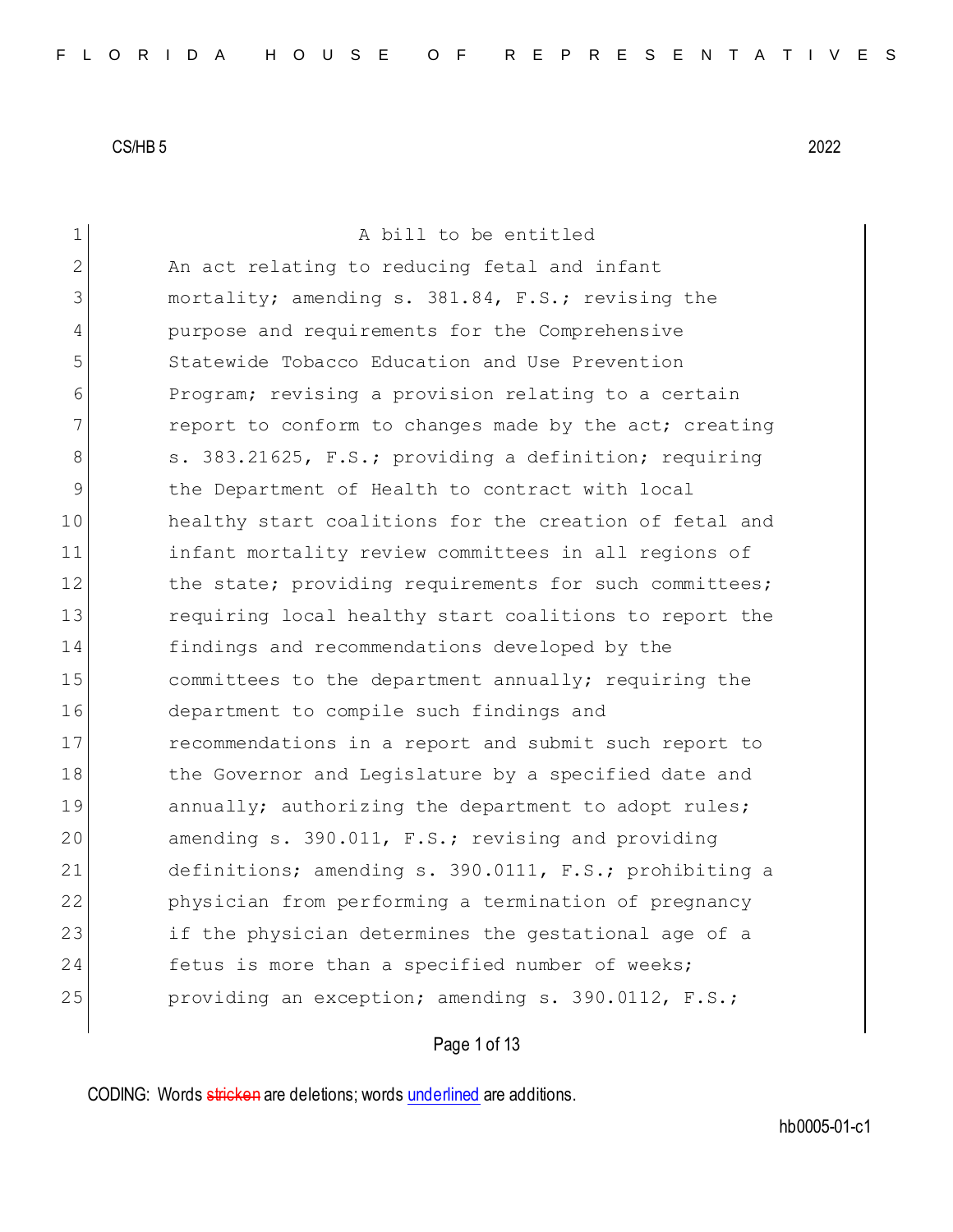26 revising a requirement that the directors of certain 27 medical facilities submit a monthly report to the 28 Agency for Health Care Administration; requiring 29 certain physicians to submit such report to the 30 agency; requiring the report to be submitted 31 electronically on a form adopted by the agency, the 32 Board of Medicine, and the Board of Osteopathic 33 Medicine; requiring the report to include certain 34 additional information; removing obsolete language; 35 **creating s. 395.1054, F.S.; requiring that certain** 36 hospitals participate in a minimum number of quality 37 improvement initiatives developed in collaboration 38 with the Florida Perinatal Quality Collaborative 39 within the University of South Florida College of 40 Public Health; providing an appropriation; providing 41 an effective date. 42 43 Be It Enacted by the Legislature of the State of Florida: 44 45 Section 1. Subsections (2), (3), and (7) of section 46 381.84, Florida Statutes, are amended to read: 47 381.84 Comprehensive Statewide Tobacco Education and Use 48 Prevention Program.-49 (2) PURPOSE, FINDINGS, AND INTENT. - It is the purpose of 50 this section to implement s. 27, Art. X of the State

Page 2 of 13

CODING: Words stricken are deletions; words underlined are additions.

hb0005-01-c1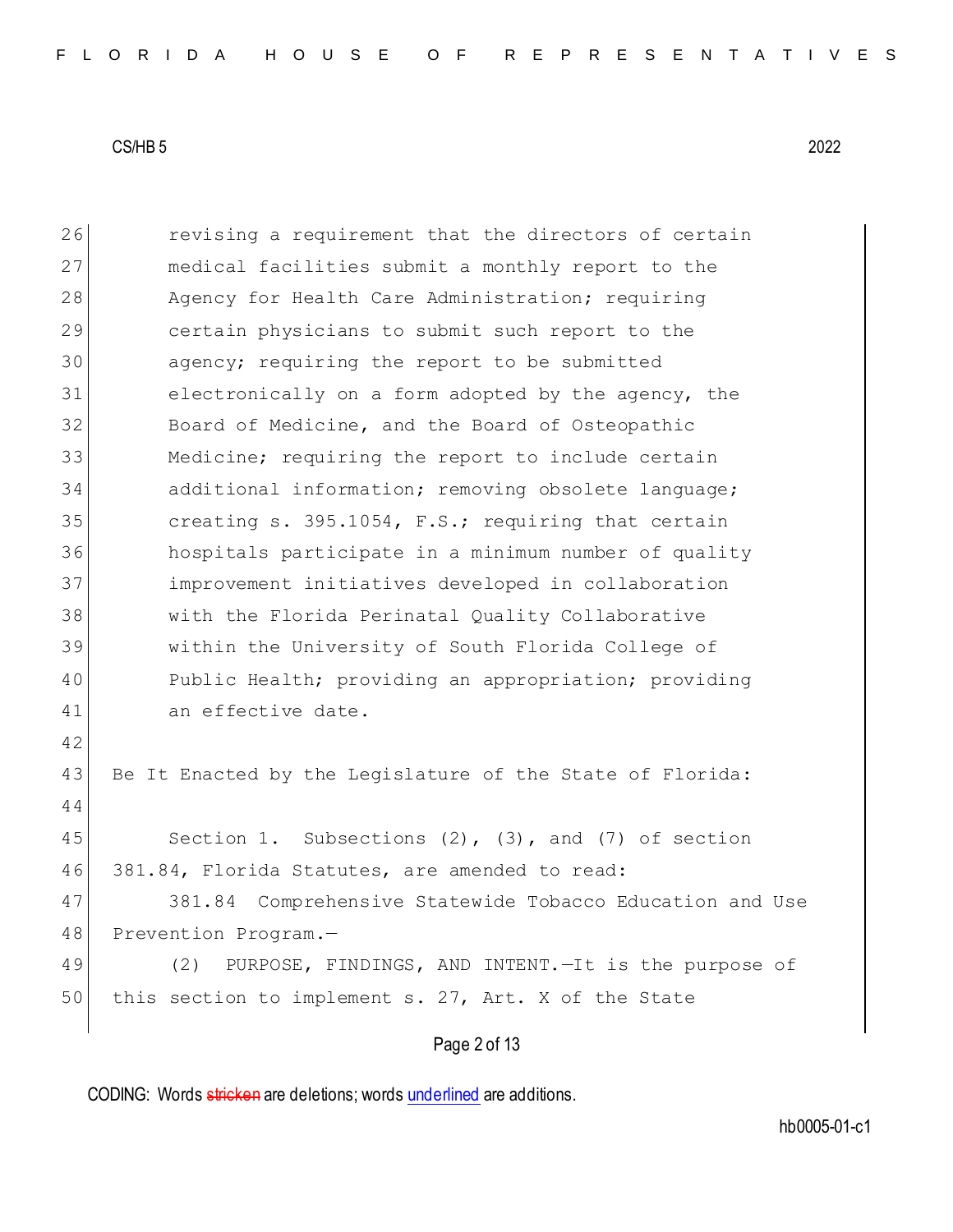51 Constitution. The Legislature finds that s. 27, Art. X of the 52 State Constitution requires the funding of a statewide tobacco 53 education and use prevention program that focuses on tobacco use 54 by youth. The Legislature further finds that the primary goals 55 of the program are to reduce the prevalence of tobacco use among 56 youth, adults, and pregnant women, and women who may become 57 pregnant; reduce per capita tobacco consumption; and reduce 58 exposure to environmental tobacco smoke. Further, it is the 59 intent of the Legislature to base increases in funding for 60 individual components of the program on the results of 61 assessments and evaluations. Recognizing that some components 62 will need to grow faster than inflation, it is the intent of the 63 Legislature to fund portions of the program on a nonrecurring 64 basis in the early years so that those components that are most 65 effective can be supported as the program matures.

66 (3) PROGRAM COMPONENTS AND REQUIREMENTS.—The department 67 shall conduct a comprehensive, statewide tobacco education and 68 use prevention program consistent with the recommendations for 69 effective program components contained in the 1999 Best 70 Practices for Comprehensive Tobacco Control Programs of the CDC, 71 as amended by the CDC. The program shall include the following 72 components, each of which shall focus on educating people, 73 particularly pregnant women, women who may become pregnant, and 74 youth and their parents, about the health hazards of tobacco and 75 discouraging the use of tobacco:

## Page 3 of 13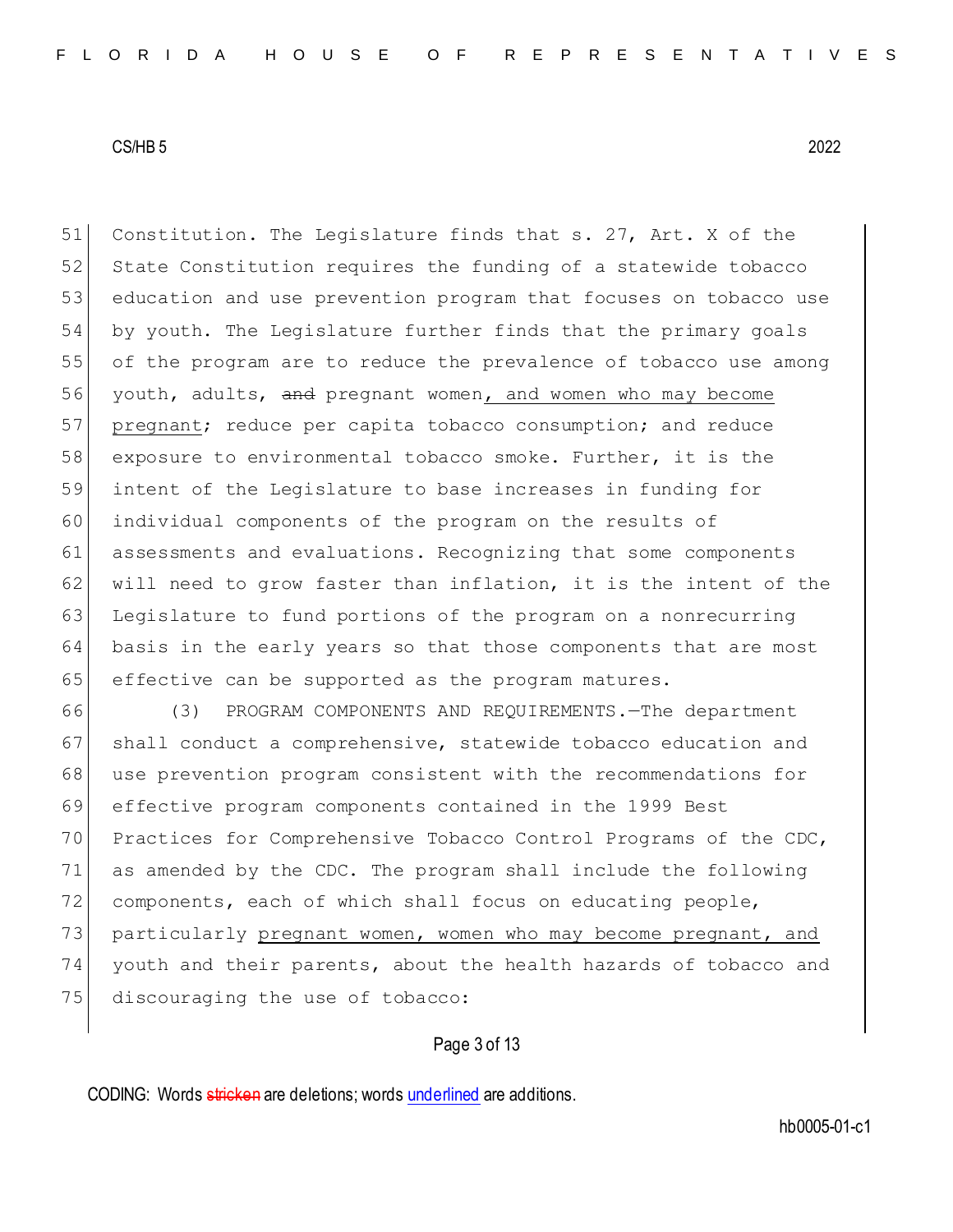76 (a) Counter-marketing and advertising; Internet resource 77 center.—The counter-marketing and advertising campaign shall 78 include, at a minimum, Internet, print, radio, and television 79 advertising and shall be funded with a minimum of one-third of 80 the total annual appropriation required by s. 27, Art. X of the 81 State Constitution.

82 1. The campaign shall include an Internet resource center 83 for copyrighted materials and information concerning tobacco 84 education and use prevention, including cessation. The Internet 85 resource center must be accessible to the public, including 86 parents, teachers, and students, at each level of public and 87 private schools, universities, and colleges in the state and 88 shall provide links to other relevant resources. The Internet 89 address for the resource center must be incorporated in all 90 advertising. The information maintained in the resource center 91 shall be used by the other components of the program.

92 2. The campaign shall use innovative communication 93 strategies, such as targeting specific audiences who use 94 personal communication devices and frequent social networking 95 websites.

96 (b) Cessation programs, counseling, and treatment. This 97 program component shall include two subcomponents:

98 1. A statewide toll-free cessation service, which may 99 include counseling, referrals to other local resources and 100 support services, and treatment to the extent funds are

Page 4 of 13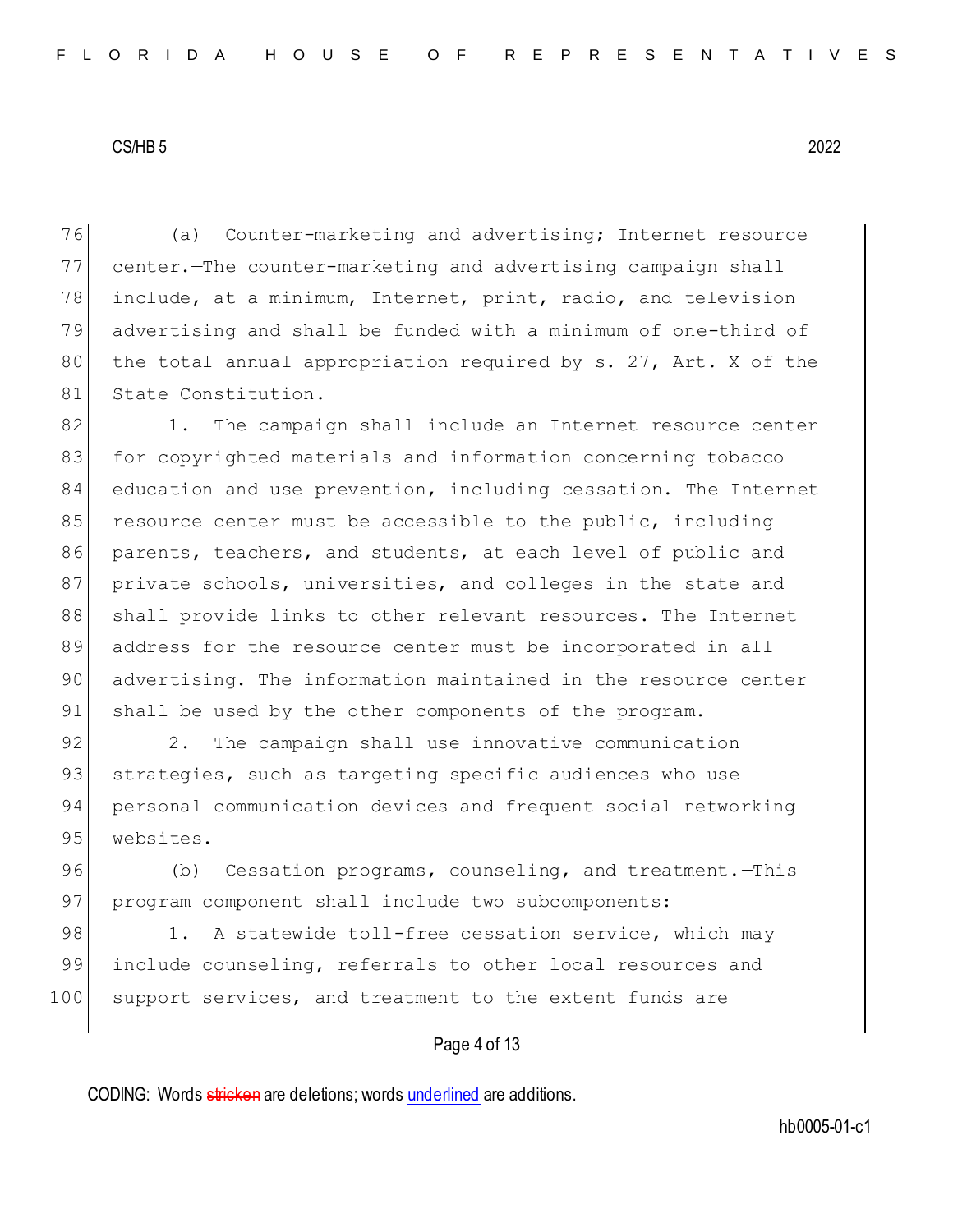101 available for treatment services; and

102 2. A local community-based program to disseminate 103 information about tobacco-use cessation, how tobacco-use 104 cessation relates to prenatal care and obesity prevention, and 105 other chronic tobacco-related diseases.

 (c) Surveillance and evaluation.—The program shall conduct ongoing epidemiological surveillance and shall contract for annual independent evaluations of the effectiveness of the various components of the program in meeting the goals as set 110 forth in subsection (2).

 (d) Youth school programs.—School and after-school programs shall use current evidence-based curricula and programs that involve youth to educate youth about the health hazards of tobacco, help youth develop skills to refuse tobacco, and 115 demonstrate to youth how to stop using tobacco.

116 (e) Community programs and chronic disease prevention.—The 117 department shall promote and support local community-based 118 partnerships that emphasize programs involving youth, pregnant 119 women, and women who may become pregnant, including programs for 120 the prevention, detection, and early intervention of tobacco-121 related chronic diseases.

 (f) Training.—The program shall include the training of 123 health care practitioners, tobacco-use cessation counselors, and teachers by health professional students and other tobacco-use prevention specialists who are trained in preventing tobacco use

## Page 5 of 13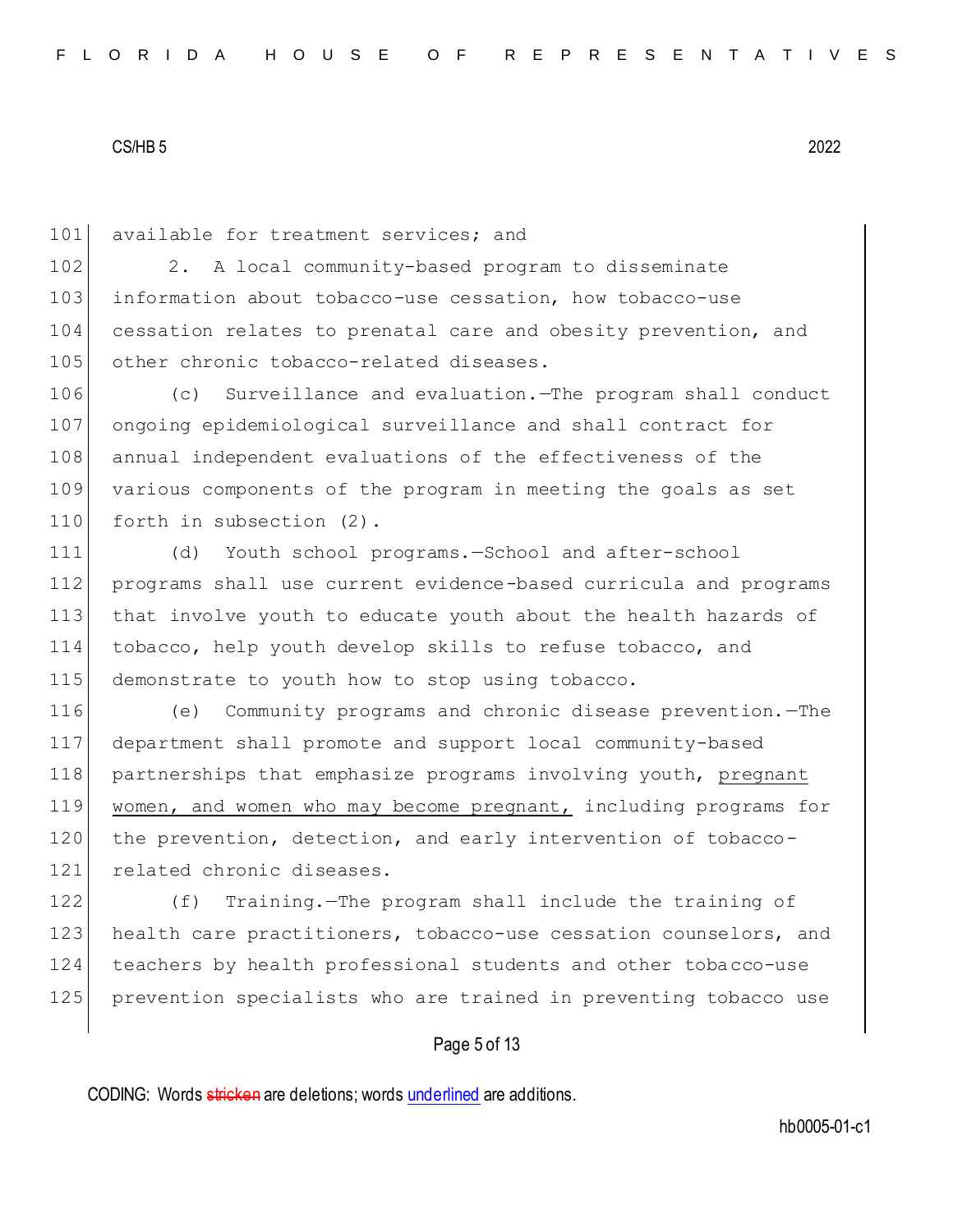and health education. Tobacco-use cessation counselors shall be trained by specialists who are certified in tobacco-use 128 cessation.

129 (g) Administration and management, statewide programs, and county health departments.—The department shall administer the program within the expenditure limit established in subsection (8). Each county health department is eligible to receive a portion of the annual appropriation, on a per capita basis, for coordinating tobacco education and use prevention programs within that county. Appropriated funds may be used to improve the infrastructure of the county health department to implement the comprehensive, statewide tobacco education and use prevention program. Each county health department shall prominently display in all treatment rooms and waiting rooms counter-marketing and advertisement materials in the form of wall posters, brochures, television advertising if televisions 142 are used in the lobby or waiting room, and screensavers and Internet advertising if computer kiosks are available for use or viewing by people at the county health department.

145 (h) Enforcement and awareness of related laws.-In coordination with the Department of Business and Professional 147 Regulation, the program shall monitor the enforcement of laws, 148 rules, and policies prohibiting the sale or other provision of tobacco to minors, as well as the continued enforcement of the Clean Indoor Air Act prescribed in chapter 386. The

## Page 6 of 13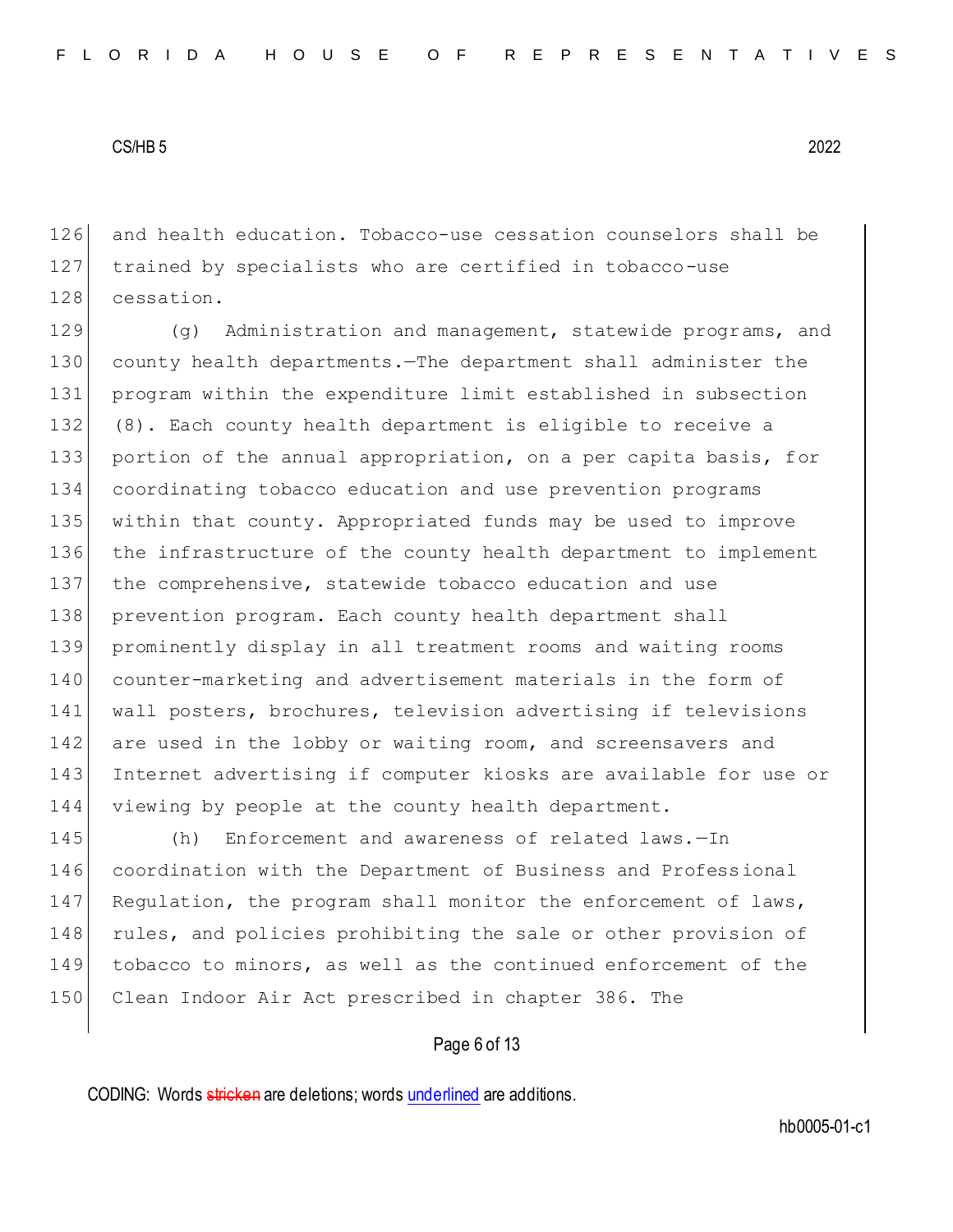advertisements produced in accordance with paragraph (a) may also include information designed to make the public aware of these related laws and rules. The departments may enter into interagency agreements to carry out this program component.

 (i) AHEC tobacco-use cessation initiative.—The AHEC network may administer the AHEC tobacco-use cessation initiative in each county within the state and perform other activities as 158 determined by the department.

159 (7) ANNUAL REPORT REQUIRED.—By January 31 of each year, 160 the department shall provide to the Governor, the President of 161 the Senate, and the Speaker of the House of Representatives a 162 report that evaluates the program's effectiveness in reducing 163 and preventing tobacco use and that recommends improvements to 164 enhance the program's effectiveness. The report must contain, at 165 a minimum, an annual survey of youth attitudes and behavior 166 toward tobacco, as well as a description of the progress in 167 reducing the prevalence of tobacco use among youth, adults, and 168 pregnant women, and women who may become pregnant; reducing per 169 capita tobacco consumption; and reducing exposure to

170 environmental tobacco smoke.

171 Section 2. Section 383.21625, Florida Statutes, is created 172 to read: 173 383.21625 Fetal and infant mortality review committees.-

# 174 (1) As used in this section, the term "department" means 175 the Department of Health.

## Page 7 of 13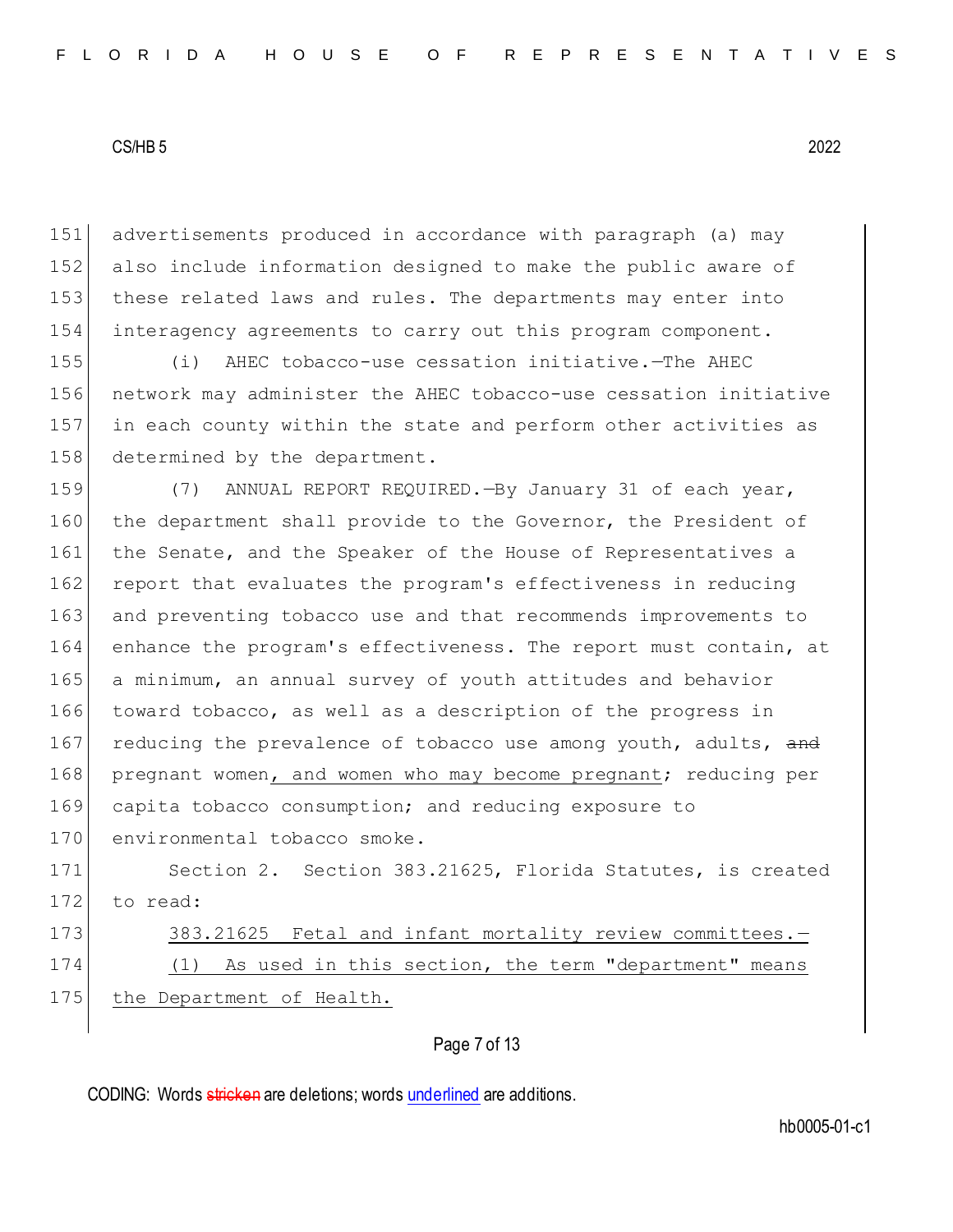| 176 | The department shall contract with local healthy start<br>(2)    |
|-----|------------------------------------------------------------------|
| 177 | coalitions for the creation of fetal and infant mortality review |
| 178 | committees in all regions of the state to improve fetal and      |
| 179 | infant mortality and morbidity in each region. Each committee    |
| 180 | shall:                                                           |
| 181 | (a) Review and analyze rates, trends, causes, and other          |
| 182 | data related to fetal and infant mortality and morbidity in a    |
| 183 | geographic area.                                                 |
| 184 | (b) Develop findings and recommendations for interventions       |
| 185 | and policy changes to reduce fetal and infant mortality and      |
| 186 | morbidity rates.                                                 |
| 187 | (c) Engage with local communities and stakeholders to            |
| 188 | implement recommended policies and procedures to reduce fetal    |
|     |                                                                  |
| 189 | and infant mortality and morbidity.                              |
| 190 | Each local healthy start coalition shall report the<br>(3)       |
| 191 | findings and recommendations developed by each fetal and infant  |
| 192 | mortality review committee to the department annually. Beginning |
| 193 | October 1, 2023, the department shall compile such findings and  |
| 194 | recommendations in an annual report, which must be submitted to  |
| 195 | the Governor, the President of the Senate, and the Speaker of    |
| 196 | the House of Representatives.                                    |
| 197 | (4) The department may adopt rules necessary to implement        |
| 198 | this section.                                                    |
| 199 | Section 3. Subsections (6) and (7) of section 390.011,           |
| 200 | Florida Statutes, are renumbered as subsections (7) and (8),     |

Page 8 of 13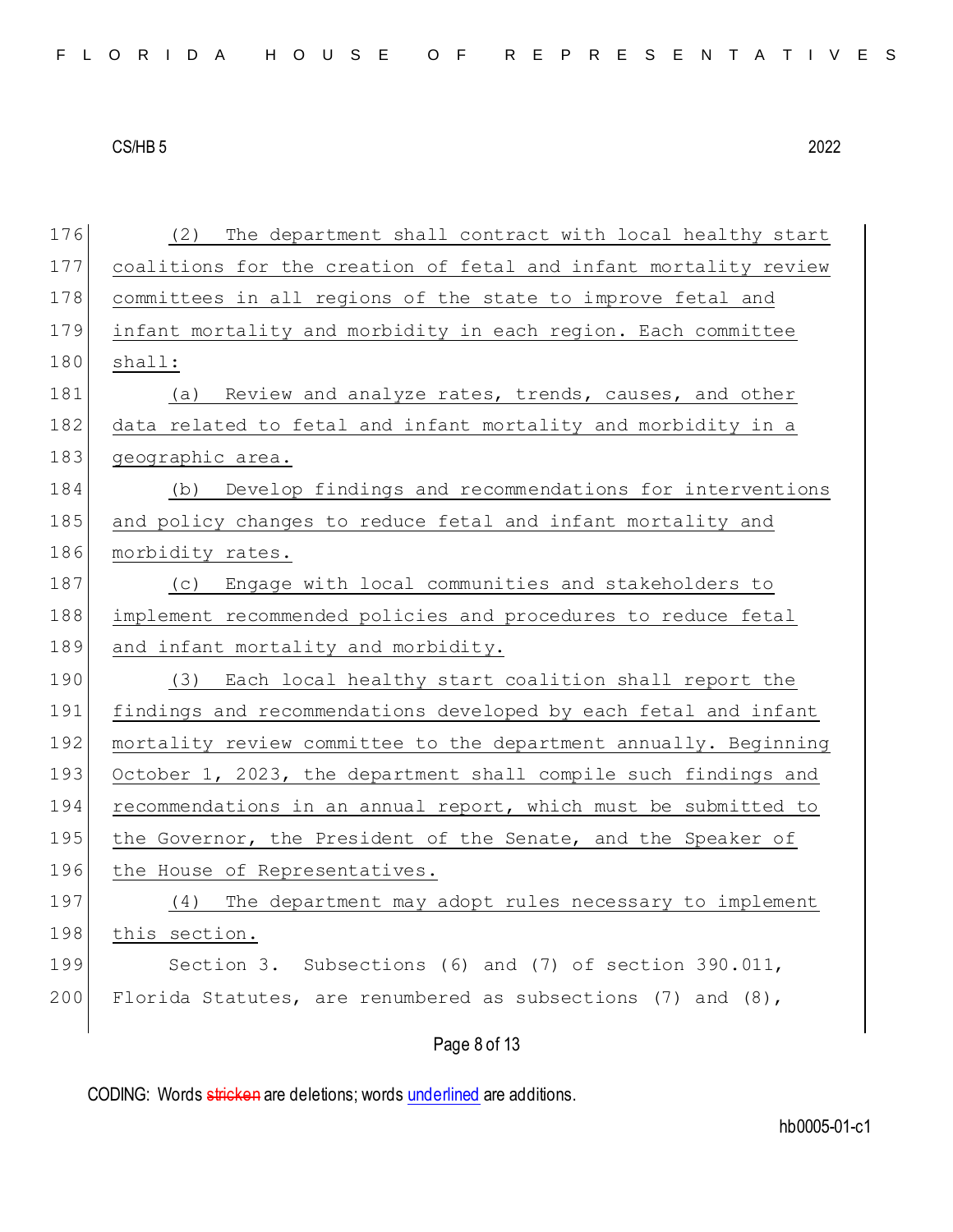| 201 | respectively, present subsections (8) through (13) are                   |
|-----|--------------------------------------------------------------------------|
| 202 | renumbered as subsections (10) through (15), respectively,               |
| 203 | present subsection (6) is amended, and new subsections (6) and           |
| 204 | (9) are added to that section, to read:                                  |
| 205 | 390.011 Definitions. - As used in this chapter, the term:                |
| 206 | (6) "Fatal fetal abnormality" means a terminal condition                 |
| 207 | that, in reasonable medical judgment, regardless of the                  |
| 208 | provision of life-saving medical treatment, is incompatible with         |
| 209 | life outside the womb and will result in death upon birth or             |
| 210 | imminently thereafter.                                                   |
| 211 | $(7)$ +6) "Gestation" means the development of a human embryo            |
| 212 | or fetus as calculated from the first day of the pregnant                |
| 213 | woman's last menstrual period between fertilization and birth.           |
| 214 | (9) "Medical abortion" means the administration or use of                |
| 215 | an abortion-inducing drug to induce an abortion.                         |
| 216 | Section 4. Subsection (1) of section 390.0111, Florida                   |
| 217 | Statutes, is amended to read:                                            |
| 218 | 390.0111 Termination of pregnancies.-                                    |
| 219 | (1)<br>TERMINATION AFTER GESTATIONAL AGE OF 15 WEEKS <del>IN THIRD</del> |
| 220 | TRIMESTER; WHEN ALLOWED. - A physician may not perform a No              |
| 221 | termination of pregnancy if the physician determines the                 |
| 222 | gestational age of the fetus is more than 15 weeks shall be              |
| 223 | performed on any human being in the third trimester of pregnancy         |
| 224 | unless one of the following conditions is met:                           |
| 225 | (a)<br>Two physicians certify in writing that, in reasonable             |
|     | Page 9 of 13                                                             |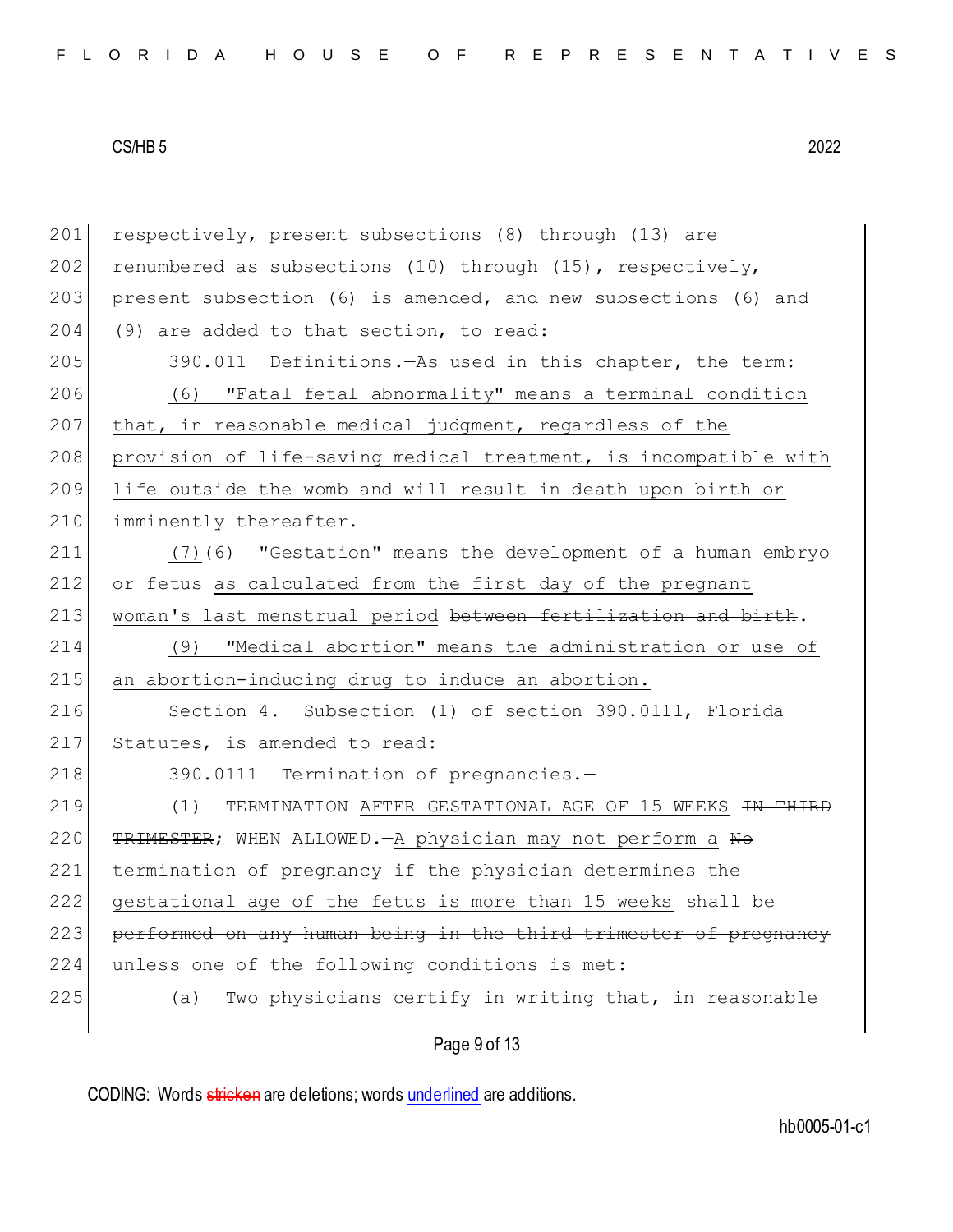226 medical judgment, the termination of the pregnancy is necessary 227 to save the pregnant woman's life or avert a serious risk of 228 substantial and irreversible physical impairment of a major 229 bodily function of the pregnant woman other than a psychological 230 condition.

231 (b) The physician certifies in writing that, in reasonable medical judgment, there is a medical necessity for legitimate emergency medical procedures for termination of the pregnancy to 234 save the pregnant woman's life or avert a serious risk of imminent substantial and irreversible physical impairment of a major bodily function of the pregnant woman other than a psychological condition, and another physician is not available 238 for consultation.

239 (c) The fetus has not achieved viability under s. 240 390.01112 and two physicians certify in writing that, in 241 reasonable medical judgement, the fetus has a fatal fetal 242 abnormality.

243 Section 5. Section 390.0112, Florida Statutes, is amended 244 to read:

245 390.0112 Termination of pregnancies; reporting.-

246 (1) The director of any medical facility in which 247 abortions are performed, including surgical procedures and 248 medical abortions, including a physician's office, shall submit 249 a report each month to the agency. If the abortion is not 250 performed in a medical facility, the physician performing the

Page 10 of 13

CODING: Words stricken are deletions; words underlined are additions.

hb0005-01-c1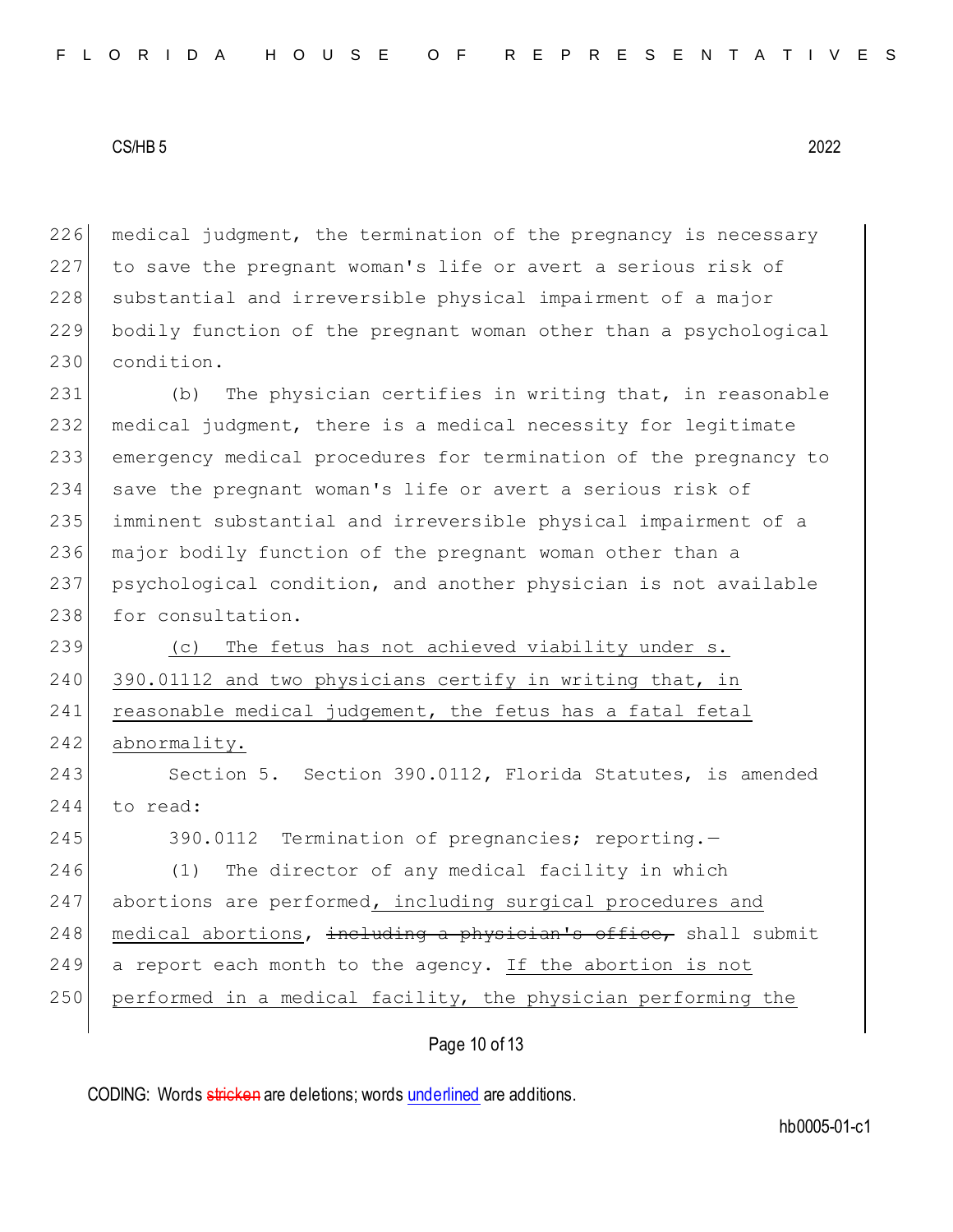Page 11 of 13 251 abortion shall submit the monthly report. The report must  $m\rightarrow$  be 252 submitted electronically on a form adopted by the agency, the 253 Board of Medicine, and the Board of Osteopathic Medicine which $_{\tau}$ 254 may not include personal identifying information $<sub>7</sub>$  and must</sub> 255 include: 256 (a) Until the agency begins collecting data under 257 paragraph  $(e)$ , The number of abortions performed. 258 (b) The reasons such abortions were performed. If a woman 259 upon whom an abortion is performed has provided evidence that 260 she is a victim of human trafficking pursuant to s. 261 390.0111(3)(a)1.b.(IV), such reason must be included in the 262 information reported under this section. 263 (c) For each abortion, the period of gestation at the time 264 the abortion was performed. 265 (d) The number of infants born alive or alive immediately 266 after an attempted abortion. 267 (e) Beginning no later than January 1, 2017, Information 268 consistent with the United States Standard Report of Induced 269 Termination of Pregnancy adopted by the Centers for Disease 270 Control and Prevention. 271 (f) The number of medication abortion regimens prescribed 272 or dispensed. 273 (2) The agency shall keep such reports in a central 274 location for the purpose of compiling and analyzing statistical 275 data and shall submit data reported pursuant to paragraph  $(1)(e)$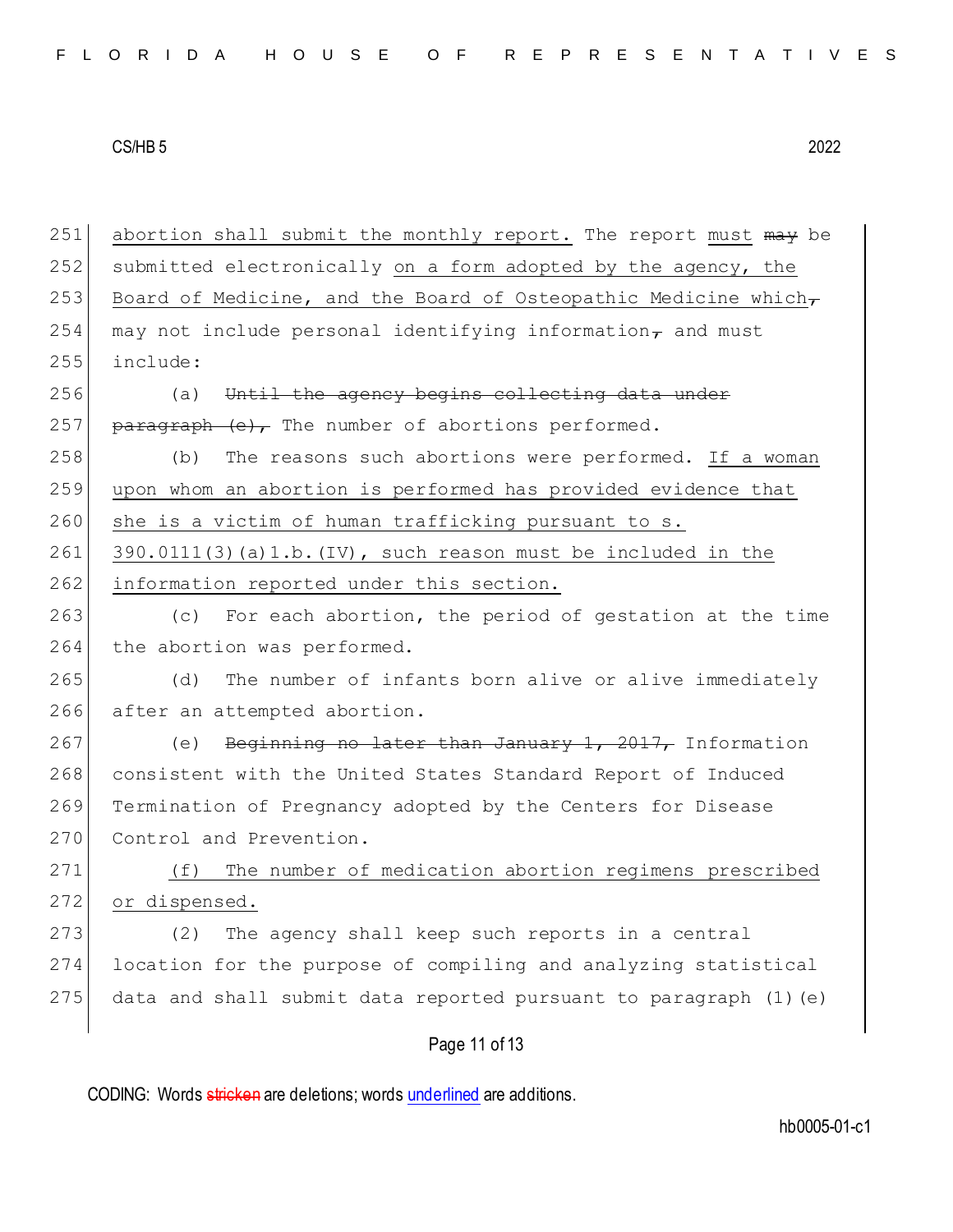276 to the Division of Reproductive Health within the Centers for 277 Disease Control and Prevention, as requested by the Centers for 278 Disease Control and Prevention.

 $279$  (3) If the termination of pregnancy is not performed in 280 medical facility, the physician performing the procedure shall 281 be responsible for reporting such information as required in  $282$  subsection  $(1)$ .

 $(3)$  (3)  $(4)$  Reports submitted pursuant to this section shall be confidential and exempt from the provisions of s. 119.07(1) and 285 shall not be revealed except upon the order of a court of competent jurisdiction in a civil or criminal proceeding.

287 (4) $(4)$  Any person required under this section to file a 288 report or keep any records who willfully fails to file such 289 report or keep such records may be subject to a \$200 fine for 290 each violation. The agency shall be required to impose such 291 fines when reports or records required under this section have 292 not been timely received. For purposes of this section, timely 293 received is defined as 30 days following the preceding month.

294 Section 6. Section 395.1054, Florida Statutes, is created 295 to read:

296 395.1054 Birthing quality improvement initiatives. - A hospital that provides birthing services shall at all times participate in at least two quality improvement initiatives developed in collaboration with the Florida Perinatal Quality Collaborative within the University of South Florida College of

## Page 12 of 13